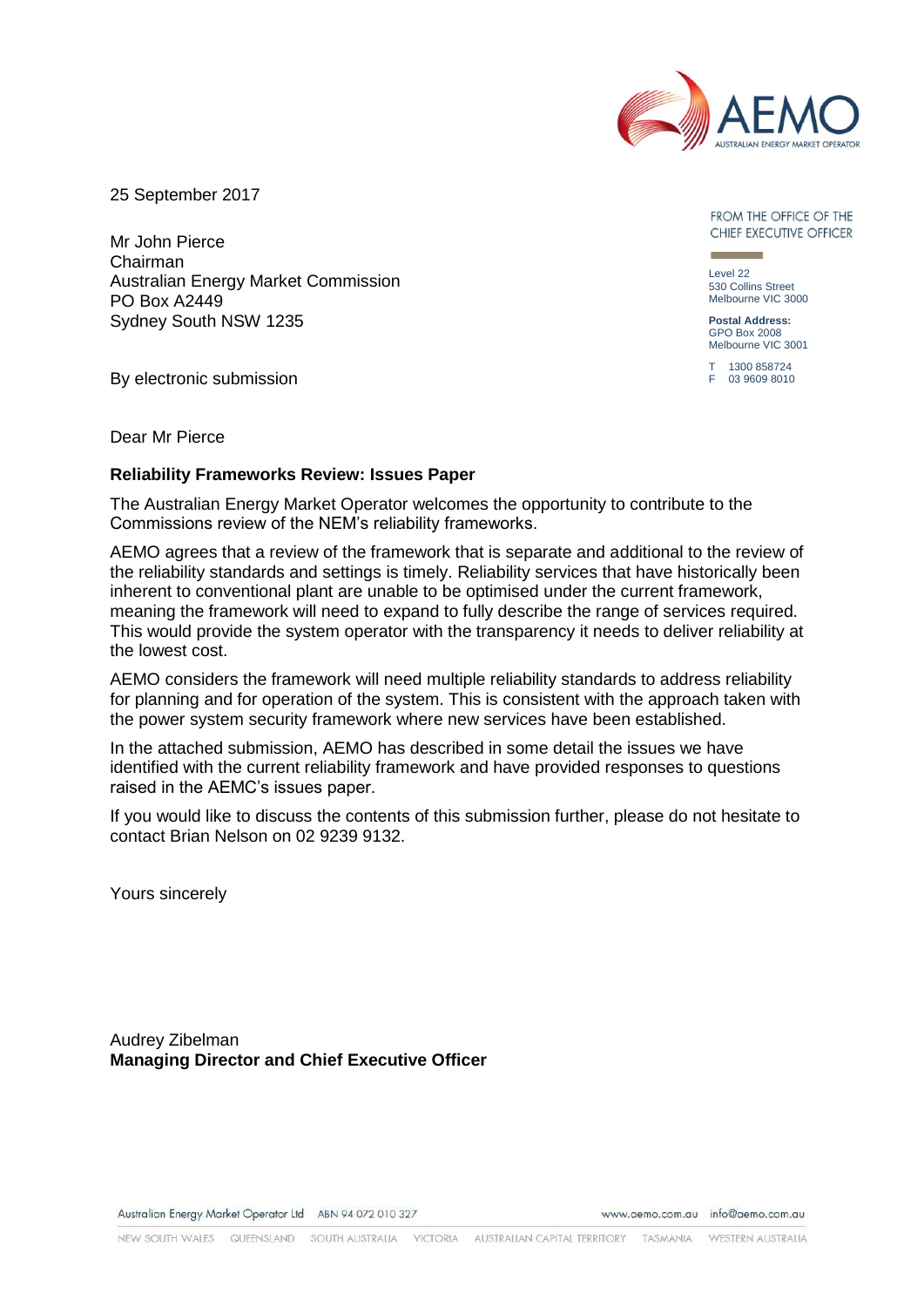

# **ATTACHMENT**

## **AEMO SUBMISSION ON RELIABILITY FRAMEWORKS ISSUES PAPER**

The role of the market operator is to dispatch resources in the order in which they meet demand at the most economical price. This requires system optimisation. Historically, energy price signals have achieved this because of the nature of the resources at the market's disposal. However, as the nature of the resources change, the market signals will no longer deliver the right resources to provide the services needed.

The AEMC have scoped the review to consider what changes to existing regulatory and market frameworks are necessary to provide an adequate amount of dispatchable capacity in the NEM to meet the reliability standard. Recent history and expectation for the upcoming summer show that this review is timely. Like power system security, reliability is a key service to the system and involves a range of resources provided across planning and operational timeframes, using a range of technologies at different locations.

The NEM's concept of reliability is measured in terms of adequate investment in generation capacity to meet demand. AEMO is seeking to broaden the concept of reliability as a key service to the system in the same way as power system security.

#### 1. THE TREND FOR MORE GRANULAR MARKET REQUIREMENTS AND PRICING

Different types of resources and requirements are needed to meet demand: fast responding, slow responding, contingency reserves and black start reserves. Specifying these requirements becomes more critical when resources that don't inherently provide the services needed enter the market. Optimal outcomes will be delivered when prices accurately value a resource that delivers security and reliability to the system.

AEMO's advice to the Commonwealth Government on dispatchable capability<sup>1</sup> included a review<sup>2</sup> of the energy-only markets in Belgium, Texas and Alberta that are augmented by reliability and security products. That review also identified that existing capacity markets are also pursuing next-generation designs to address new power system dynamics. The Australian Energy Market Commission's recent determinations on inertia, system strength and five-minute settlement similarly suggest a trend toward more granularity in market design.

Rather than a single standard, AEMO suggests the NEM needs multiple reliability standards to address planning and operational reliability, in addition to the services already in place (such as frequency control, network control, system restart) or being considered. The framework would also clarify the responsible party for ensuring customer reliability needs are met.

Although widely thought of as an energy-only design, the NEM design includes eight frequency control ancillary services spot markets, and separate "non-market" arrangements for other ancillary and security services. Reliability services (usually expressed as reserves) are valued through the volatility in the spot price.

Some services have, and still are, provided for "free" – that is, costs for those services are recovered through the energy market price. These services are required for security and reliability, and include inertia and system strength (noting the AEMC has recently determined

l <sup>1</sup> AEMO 2017. *Advice to Commonwealth Government on Dispatchable Capability.* Department of the Environment and Energy, Australian Government[. http://www.environment.gov.au/energy/publications/advice-commonwealth-government-dispatchable-capability](http://www.environment.gov.au/energy/publications/advice-commonwealth-government-dispatchable-capability)

<sup>2</sup> The Brattle Group, August 2017. *Near-Term Reliability Auctions in the NEM: Lessons from International Jurisdictions.* Ibid.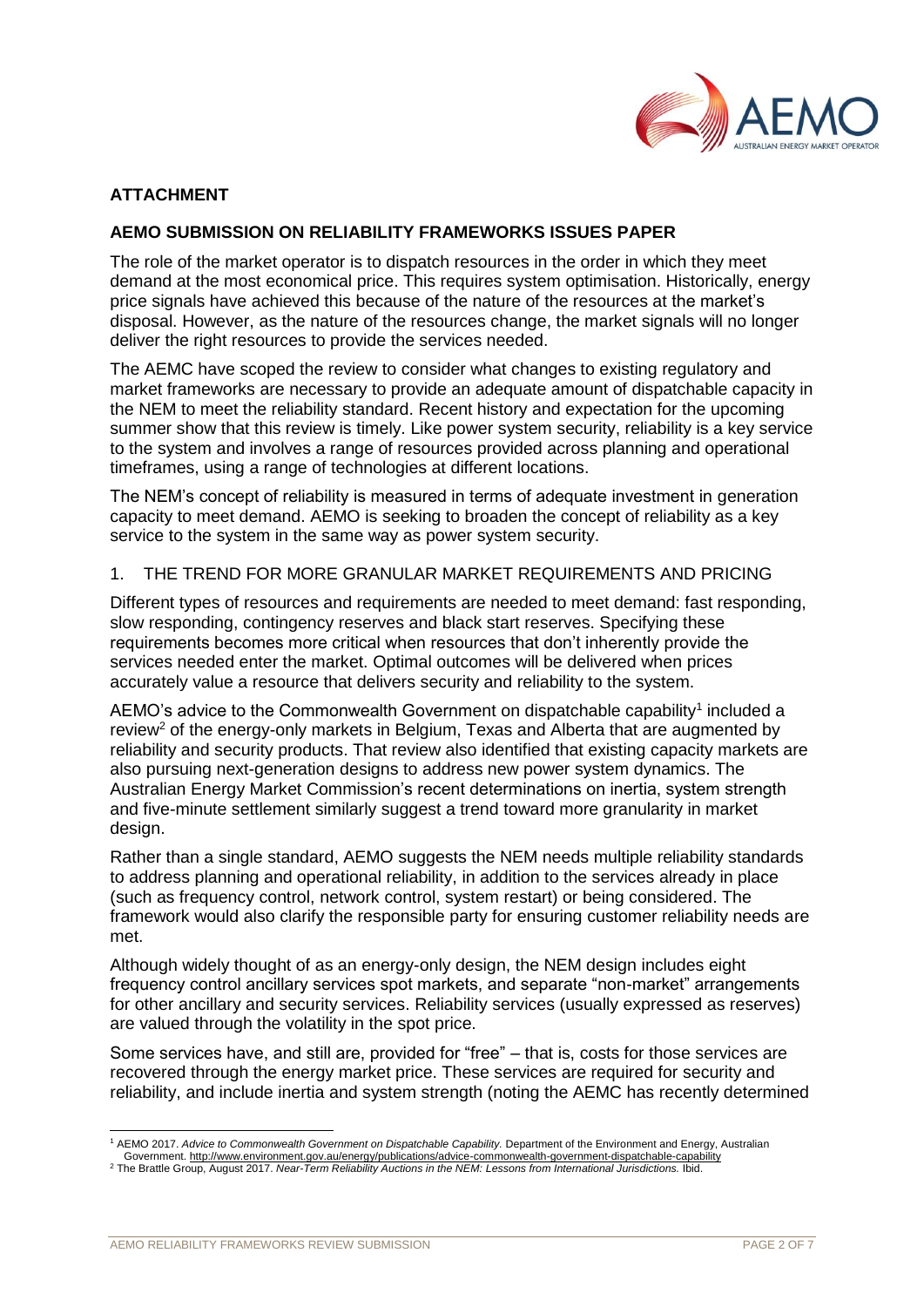

new rules for these services), governor response, ramping, flexibility and dispatchability. This leads to a level of "missing money" in the market, which leads to insufficient service provision and increasing reliance on interventions by AEMO to maintain reliability and security. The costs arising are suboptimal and have the potential to escalate quickly.

## 2. DRIVERS FOR CHANGE

The AEMC have correctly set out that the NEM reliability framework can be described as market-based mechanism with limited interventions in place to account for market limitations. The reliability settings (principally the market price cap) are geared to driving investment and operational outcomes to achieve the reliability standard.

However, limited intervention mechanisms do not bridge the gap between the reliability standard and an expectation that a reliable operating state (that is, no unserved energy) needs to be maintained (as much as practicable and reasonable) in real-time by AEMO. This is consistent with consumer expectations of a reliable supply at reasonable cost.

### 2.1. Reliability Standard

The reliability standard is currently set at 0.002% unserved energy (USE) and is the basis on which the reliability settings are determined. It is seen as an efficient trade-off between the cost of supply required to meet the standard, and the value of customer reliability (VCR) of \$30,000/MWh. 3

However, there is an expectation on jurisdictions and the NEM institutions to consider all viable options to actively balance demand and supply. The diverse make-up of stakeholders used to determine VCR, and the fact that VCR is above the market price cap, suggests an opportunity to provide value to customers in the face of high spot prices.

#### 2.2. Unusual physical outcomes

Low-probability events, such as coincidental high demand, dispatchable plant failures and low variable renewable energy, could see an additional 1,000 MW requirement above the expected (that is, 50% probability of exceedance) requirement. <sup>4</sup> There is also a higher proportion of variable renewable energy (VRE) in the supply mix, meaning that unusual events will be increasingly more likely over time. Such events are harder to manage when the tools are design for emergencies and used as a last resort. The reliability framework needs to provide for orderly management of unusual events.

#### 2.3. Intervention

The reliability standard is aimed at delivering investment to meet the expected demand over the long term – effectively the 50% probability of exceedance demand. This leaves intervention as the operational mechanism attempting to maintain reliability.

As more reliability services are incorporated in the NEM framework, there would be a distinction between reserves obtained through intervention and operating reserves that are priced into the market (that are currently also interventions). Nonetheless, there are also issues with the current intervention framework that require review.

l <sup>3</sup> Reliability Panel, page 25. *Final Report: Reliability Standard and Reliability Settings Review 2014.* July 2014[. http://www.aemc.gov.au/Markets-](http://www.aemc.gov.au/Markets-Reviews-Advice/Reliability-Standard-and-Settings-Review-2014)[Reviews-Advice/Reliability-Standard-and-Settings-Review-2014](http://www.aemc.gov.au/Markets-Reviews-Advice/Reliability-Standard-and-Settings-Review-2014)

<sup>4</sup> Conversely, 1,000 MW more load shedding than is contemplated by the reliability standard.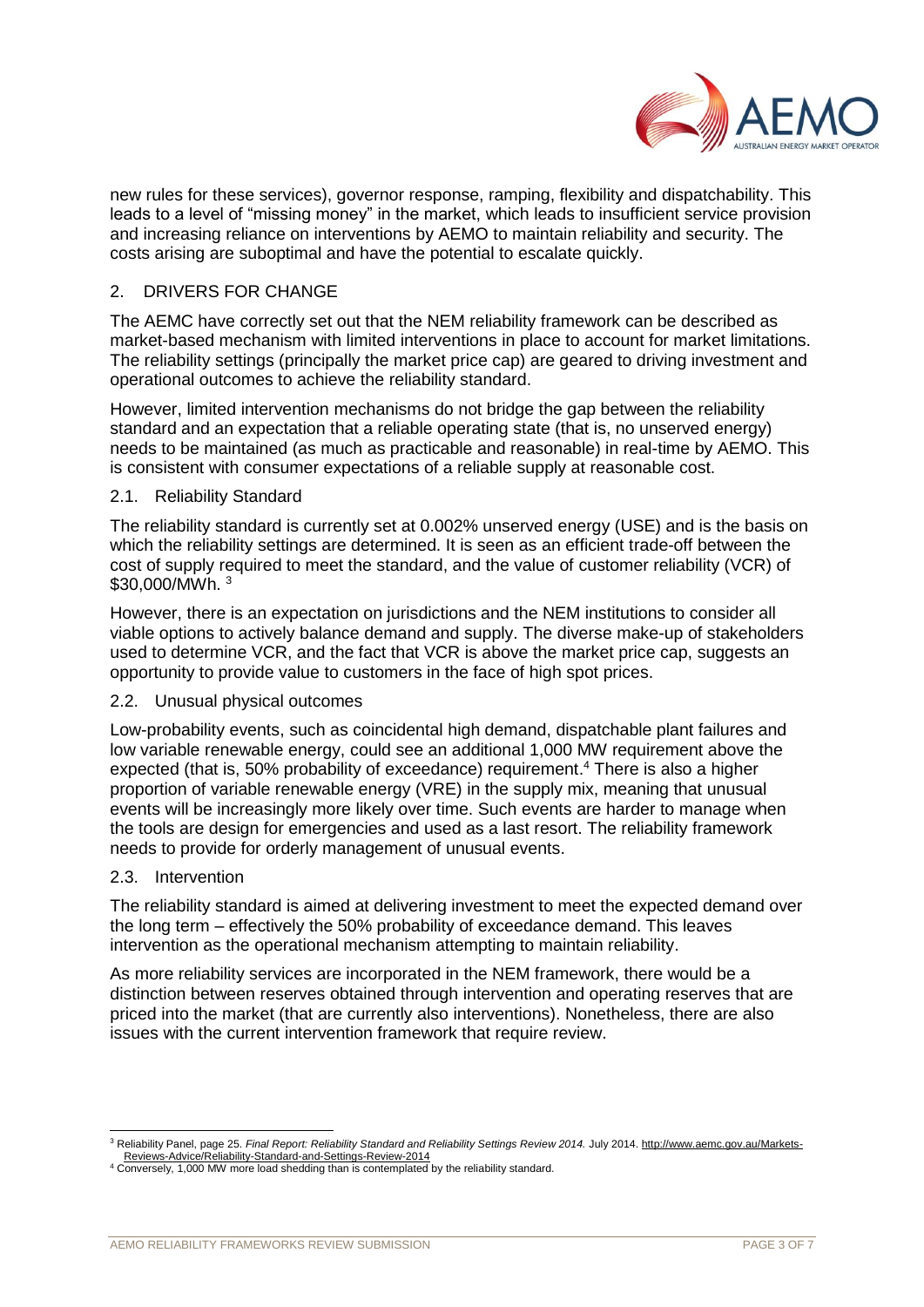

AEMO's intervention powers are the reliability and emergency reserve trader (RERT), and directions or instructions under clause 4.8.9 of the NER. Although in practice, operationally AEMO takes every opportunity to manage shortfalls, issues arise here:

- RERT is linked to the reliability standard<sup>5</sup>, which is a planning standard that is unclear as to its use for operating reserves.
- Powers to direct under clause 4.8.9 of the Rules are linked to the Reliable Operating State, which appear to encourage AEMO to intervene to avoid involuntary load shedding.

Both these mechanisms operate in the same operational timeframe but with different triggers. To the extent that intervention can't be avoided, the trigger should be consistent and the objectives of interventions should be clearly defined as part of the design of the market intervention mechanism. The current framework is deficient in this regard.

2.4. Management of involuntary load shedding

Involuntary load-shedding is a blunt instrument, exercised at zone substations with little or no notice to customers or discrimination between them. Consumers that are looking to have more control over their energy supply options haven't been considered in potential commercial schemes that substitute involuntary load-shedding with voluntary load reduction.

Customers with load exposed to spot price would presumably be candidates for participation in such arrangements.

- 3. IMPLICATIONS FOR THE REVIEW
- 3.1. Reliability Standard

AEMO has advised the Commonwealth Government that the current NEM reliability standard is at the lower end of international standards, and considerably lower than in some OECD countries. The standard is a planning standard, designed to deliver an efficient market outcome that has an implicit acceptance of loading shedding of up to 4,000 MWh of load shedding across the NEM in a year. AEMO's analysis for the Electricity Statement of Opportunities<sup>6</sup> shows a heightened risk that the reliability standard will not be met in some regions over the outlook period.

Even though a change to the standard might drive a more investment in generation, it would produce a higher market price cap to increase the price risk traded in the market. The price cap increase is amplified by variability in demand and supply, which reduces the number of high-priced periods available to drive sufficient investment. This would need to be carefully considered because it may not drive characteristics such as diversity, flexibility or integration of demand that a more granular market design can achieve.

AEMO considers reviewing the standard alone would be unlikely to be a substantive solution and may have downsides as a result of the likely price outcomes.

### 3.2. Interconnection

Investment in transmission allows locational diversity to be optimised, while also increasing the resilience and responsiveness of the system. The review could examine the existing

l <sup>5</sup> Refer clause 3.20.3(b) of the Rules and the RERT Guidelines.

<sup>6</sup> Australian Energy Market Operator. *NEM Electricity Statement of Opportunities.* July 2017. https://www.aemo.com.au/Electricity/National-Electricity-Market-NEM/Planning-and-forecasting/NEM-Electricity-Statement-of-Opportunities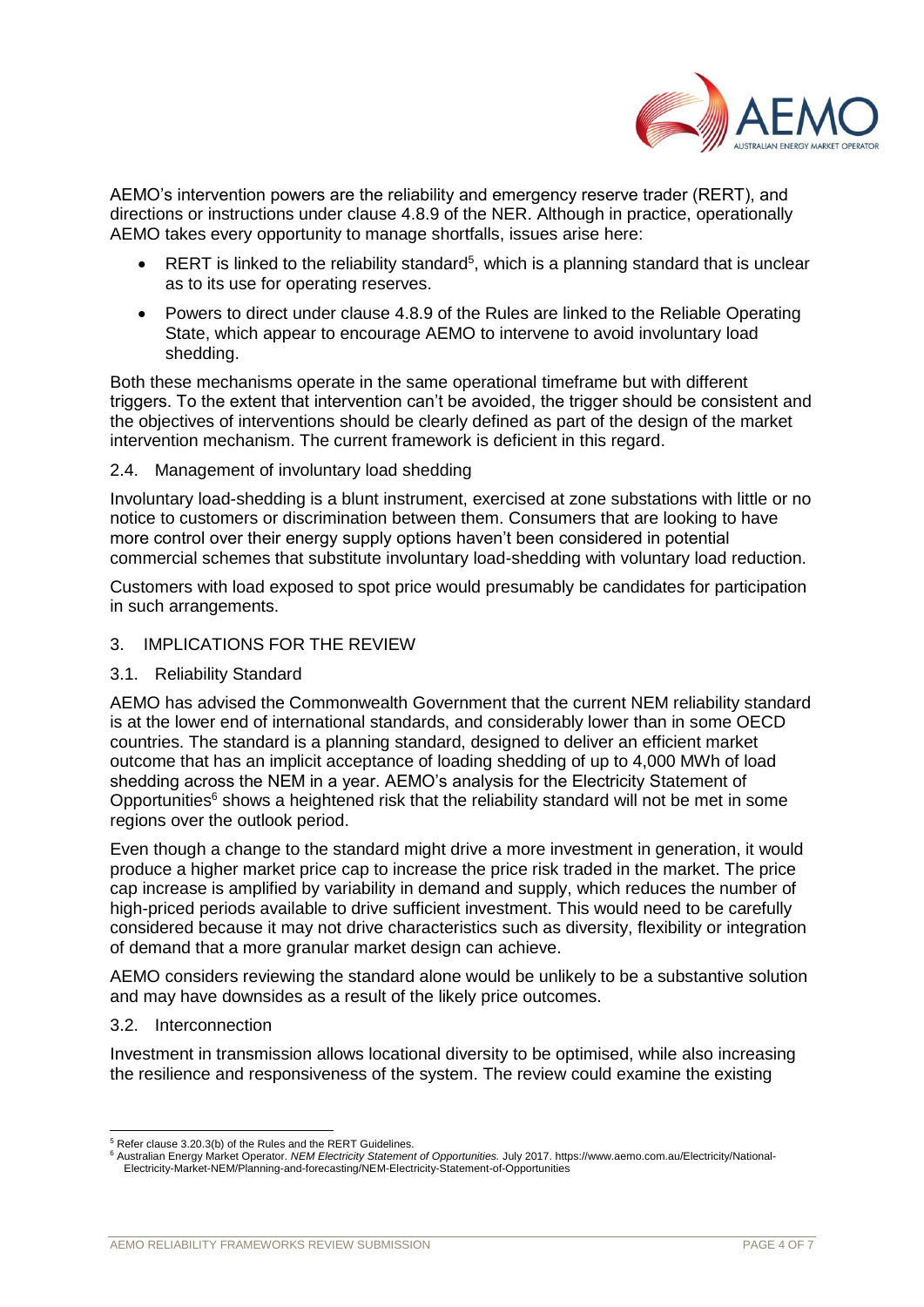

transmission investment framework to identify potential improvements in the way transmission investment to support reliability is valued.

### 3.3. Contract markets

AEMO has advised the Commonwealth Government that with the retirement of baseload generation, there is evidence of a reduction in liquidity in the derivative market, which would seem to be at least partly responsible for the recent increase in wholesale prices. There are also specific areas where a lack of liquidity has long been a problem, such as in South Australia. AEMO also noted:

- There is little certainty to be derived from the forward market for investors in new dispatchable generation.
- For gas powered generation, problems are compounded by the absence of a robust forward market and a contract market that is opaque and illiquid.
- A reduction in baseload generation is likely to lead to a reduction in the volume of swaps being offered to the wholesale market and an increase in their price. Changes in load shapes are likely to reduce demand for swaps but increase demand for caps.

Figure 1 shows ASX cleared volumes which show a lower level of trading recently compared to peak volumes in 2010 and 2011.



# *Figure 1 ASX Cleared Volumes 2003-2016*

While preparing its advice, AEMO consulted with stakeholders, primarily through representative organisations. A number of electricity users also raised concerns about structural issues impacting on contract market liquidity.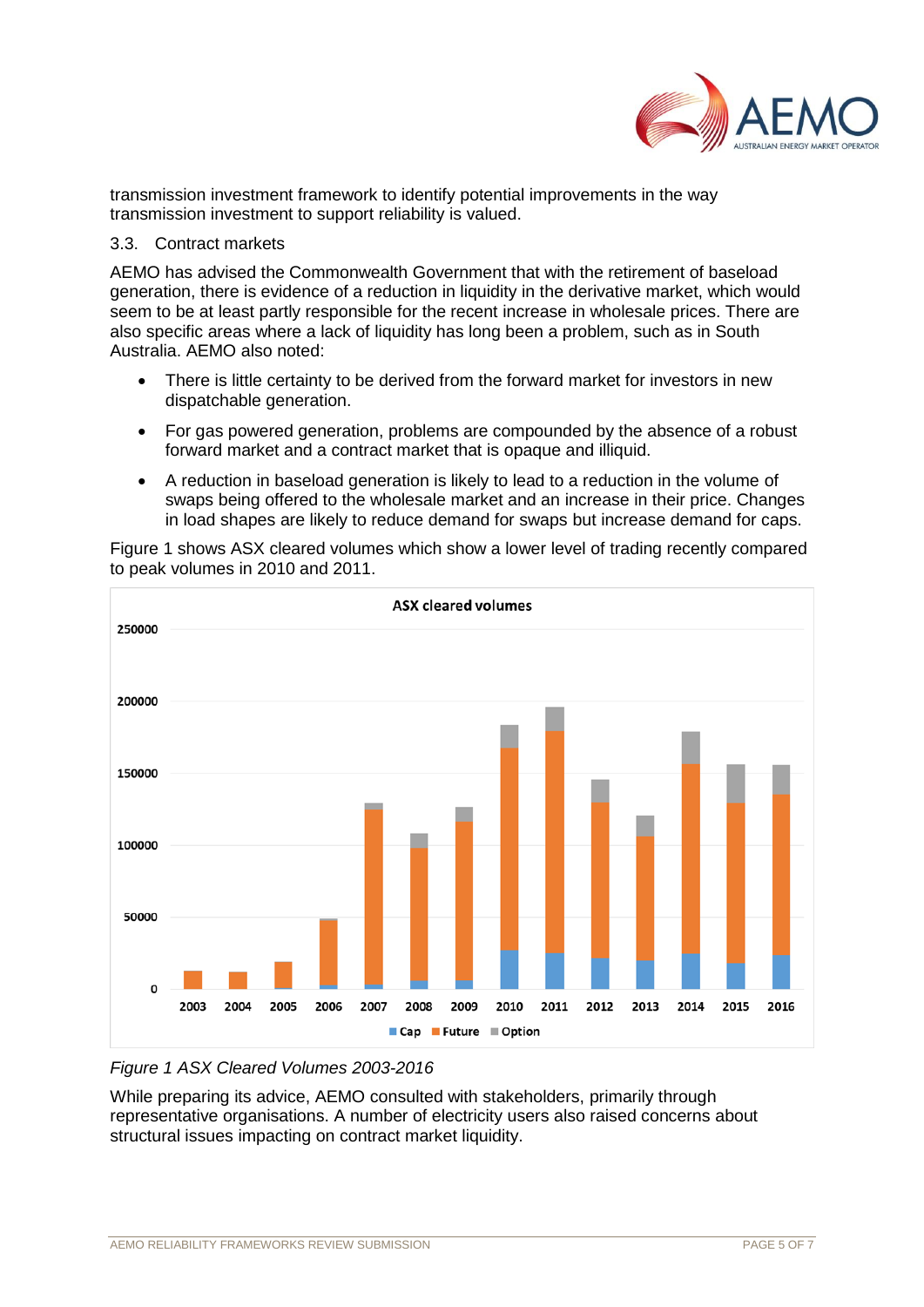

In retail markets, AEMO is concerned about anecdotal evidence of consumers being advised to accept spot price pass-through contracts. A customer that is fully or partly exposed to the spot price would not be part of a retailer's risk profile, leading to a reduction in contracting and lower investment in the long term. However, the market has very little visibility of these arrangements and it is not clear whether the reliability standard should be attempting to provide reliability to this part of the market.

## 3.4. Day-ahead market and commitment of reliability plant

Contract markets can provide hedges, but they do not provide the necessary transparency to the system operator to operate a secure and reliable system, while ensuring the optimal amount of reserves are procured. In addition, contract markets will not provide hedging or reliability for spot-price exposed customers.

The Finkel review identified a day-ahead market as a way of providing forward transparency to contribute to short-term reliability. This would help reduce the costs associated with market interventions. Increasing transparency and certainty for the operator has the potential to reduce the margin of error and allow the system to be operated less conservatively.

The Texas market is an energy-only market that uses a day-ahead market  $(DAM)^7$  to provide a platform to hedge congestion costs and instruments to mitigate the risk of price volatility in real-time. It matches willing buyers of sellers whereby energy is co-optimised with ancillary services and congestion rights. The market itself is voluntary, but is financially binding. Ancillary services in Texas cover regulation, non-spinning reserve and responsive reserve, which appears to be broader than the concept of the NEM's market ancillary services.

Day-ahead markets also have the potential to promote demand side participation. By making system requirements more transparent, customers have more time to prepare and put alternative arrangements in place.

### 3.5. Forecasting

The NER obliges AEMO to produce and use its own forecasts of intermittent generation. Wind participants are exposed to AEMO's forecast variances through AEMO's unconstrained intermittent generation forecast (UIGF) and through the regulation ancillary service causer pays process.

AEMO has a program of improvements to existing approaches and new modelling approaches currently underway. This includes a program with participants and the Australian Renewable Energy Agency to develop an alternative to central AEMO forecasts (a Market Participant 5-minute Forecast, or MP5F) that recognises participants are possibly best placed to produce their own UIGF.

However, AEMO is also working with participants to incorporate forecast variances into more sophisticated risk management practices. To this end, AEMO is developing tools to change our categorical forecast to probability-based approaches that provide more quantitative information on risk and uncertainty.

VRE is driven by weather systems, which are by their nature chaotic. Weather is the new fuel for the NEM, with 52% of energy in South Australia supplied by weather.

AEMO's rule change proposal that seeks to change the approach to managing lack of reserve conditions is part of this modified approach.

l <sup>7</sup> ERCOT. *Day-Ahead Market.* http://www.ercot.com/mktinfo/dam